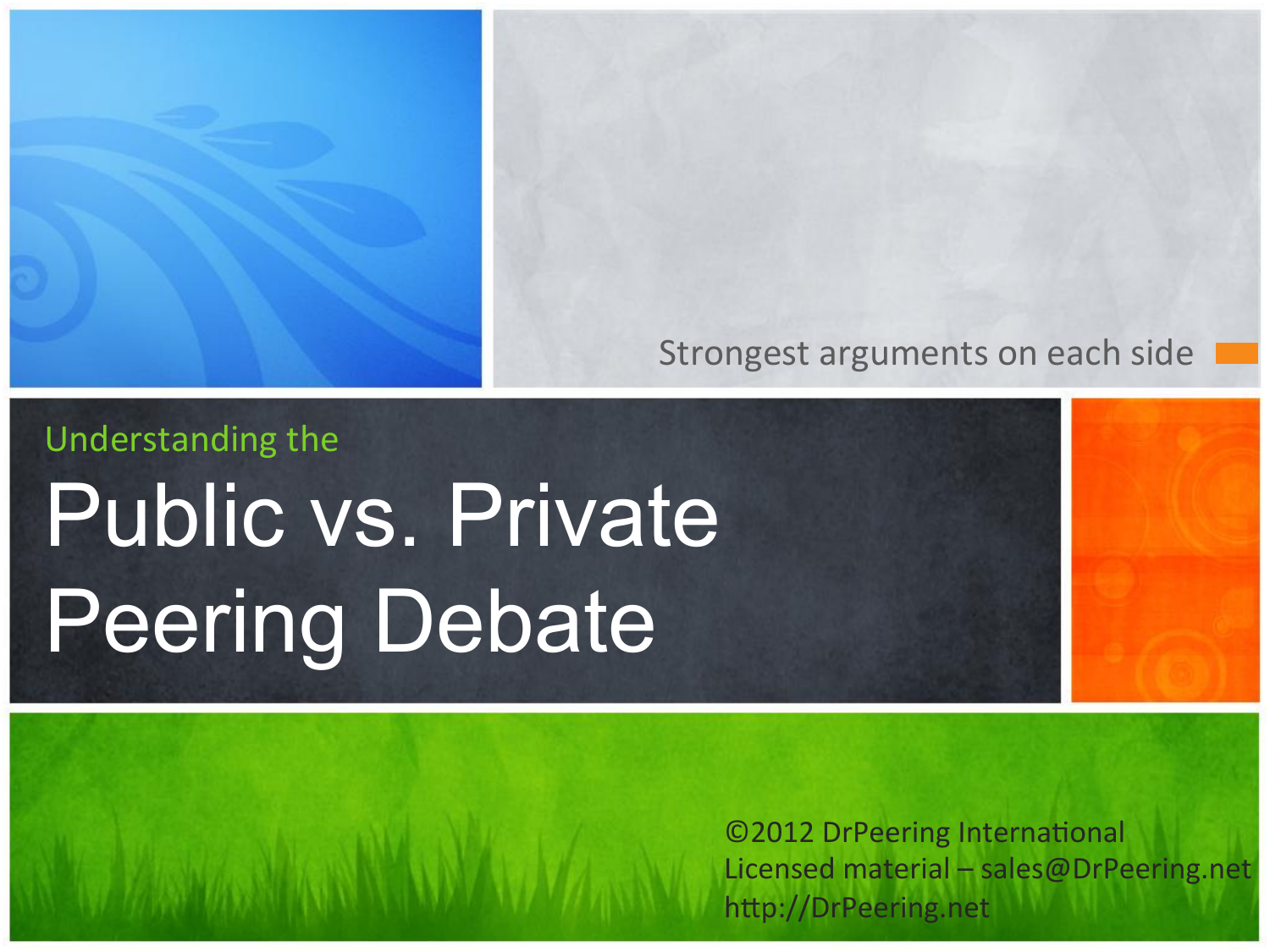## Which is better: Public or Private Peering?

• Many strongly held (almost religious) views

2 

- The "Great Debate"
- Top 3 Reasons Public Peering is better
- Top 3 Reasons Private Peering is better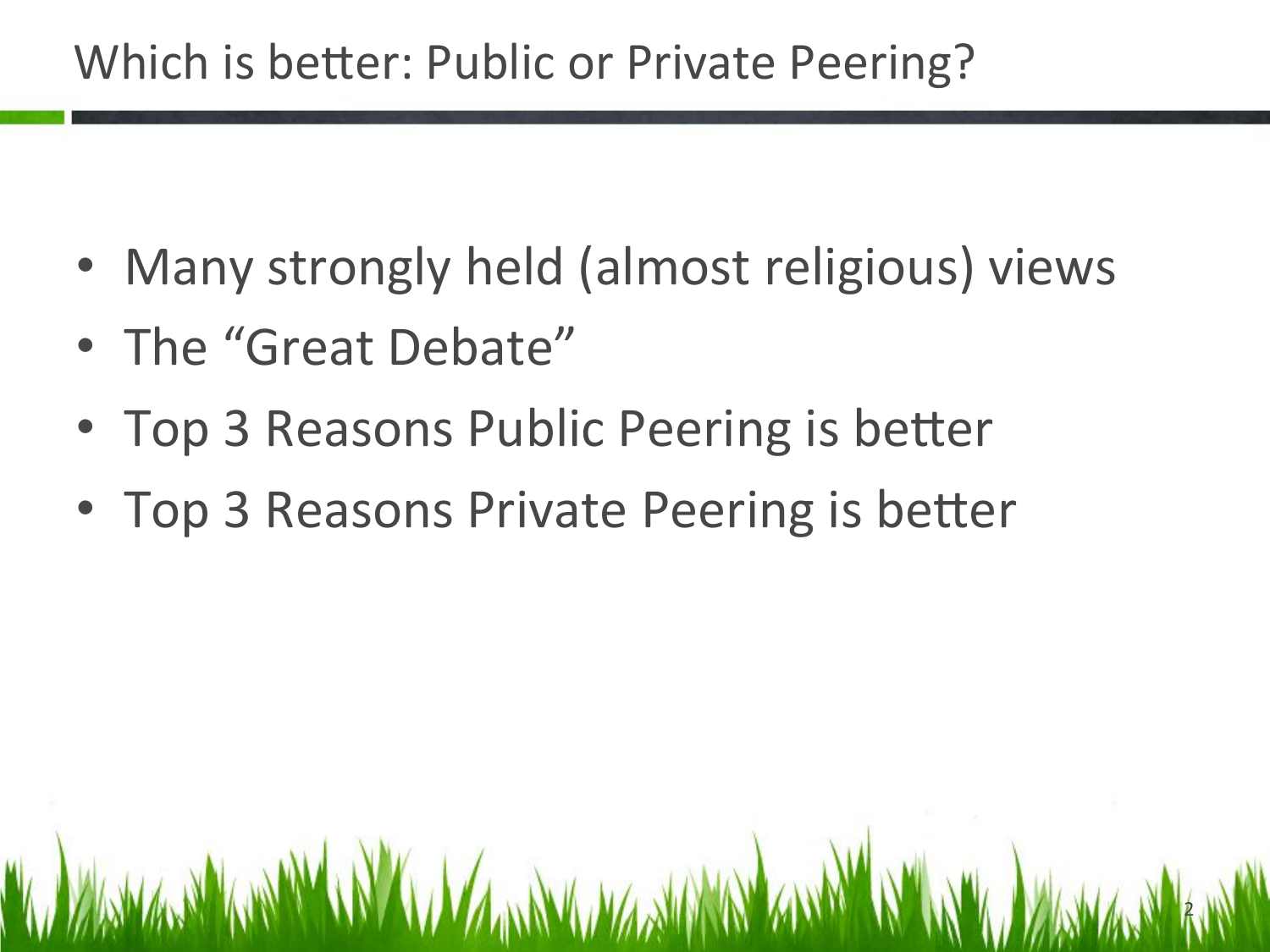

## **REASONS PUBLIC PEERING IS BETTER THAN PRIVATE PEERING**

**WWW. WARMARY WWW. WWW. WARMARY AWAY WWW. WARMARY WAS**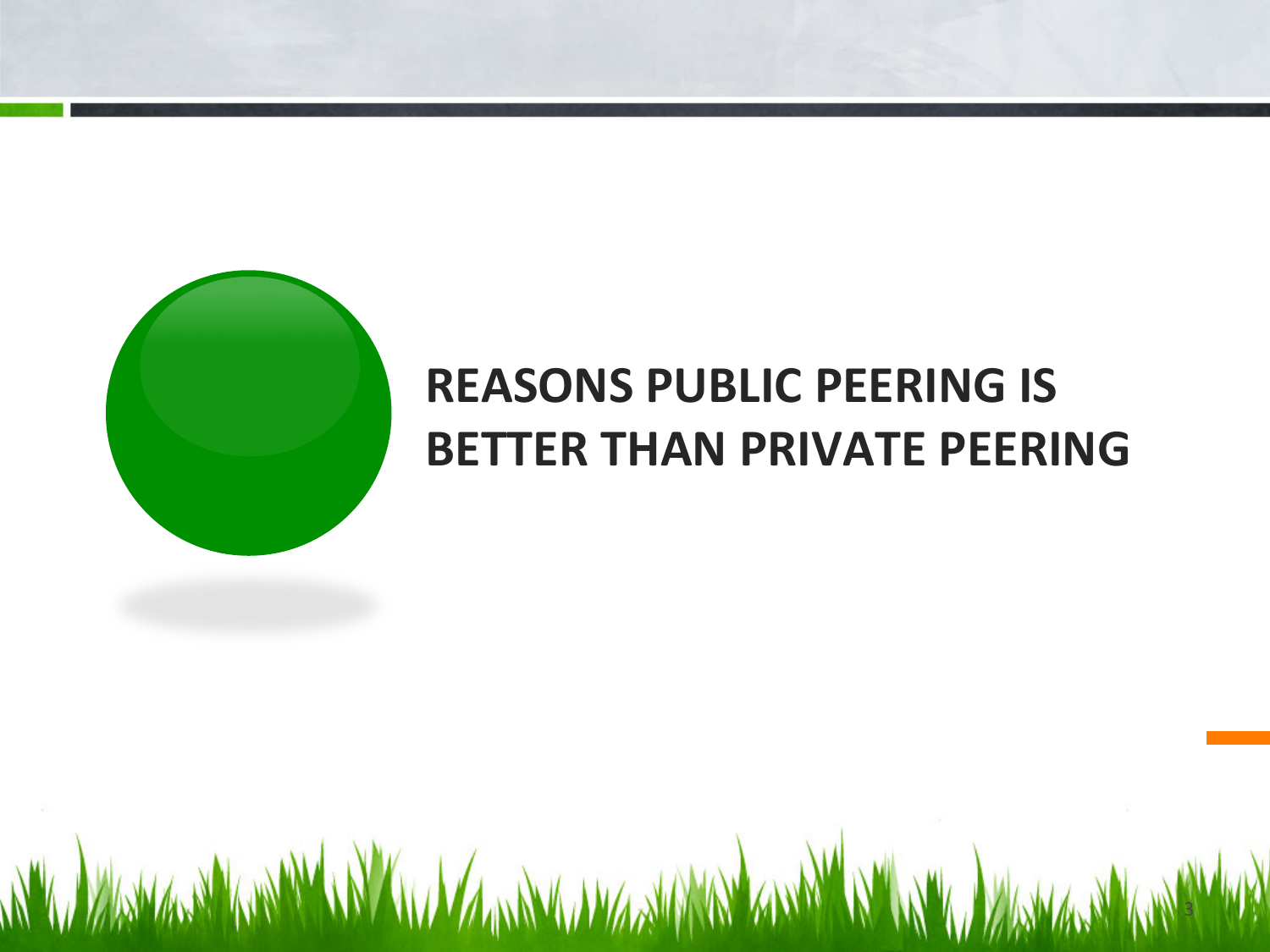## 1. Aggregation Benefits of Public Peering

- Many small peers for a single port cost
	- Private peering requires cross connects and interface cards
- Peaks and valleys offset
	- $-$  2.5:1 aggregation benefits
- Large gradations of port sizes

 $10$ Mbps $\rightarrow$ 100Mbps $\rightarrow$ 1Gb  $ps \rightarrow 10Gbps$ 

– Scales well 

### PUBLIC PEERING IS BETTER

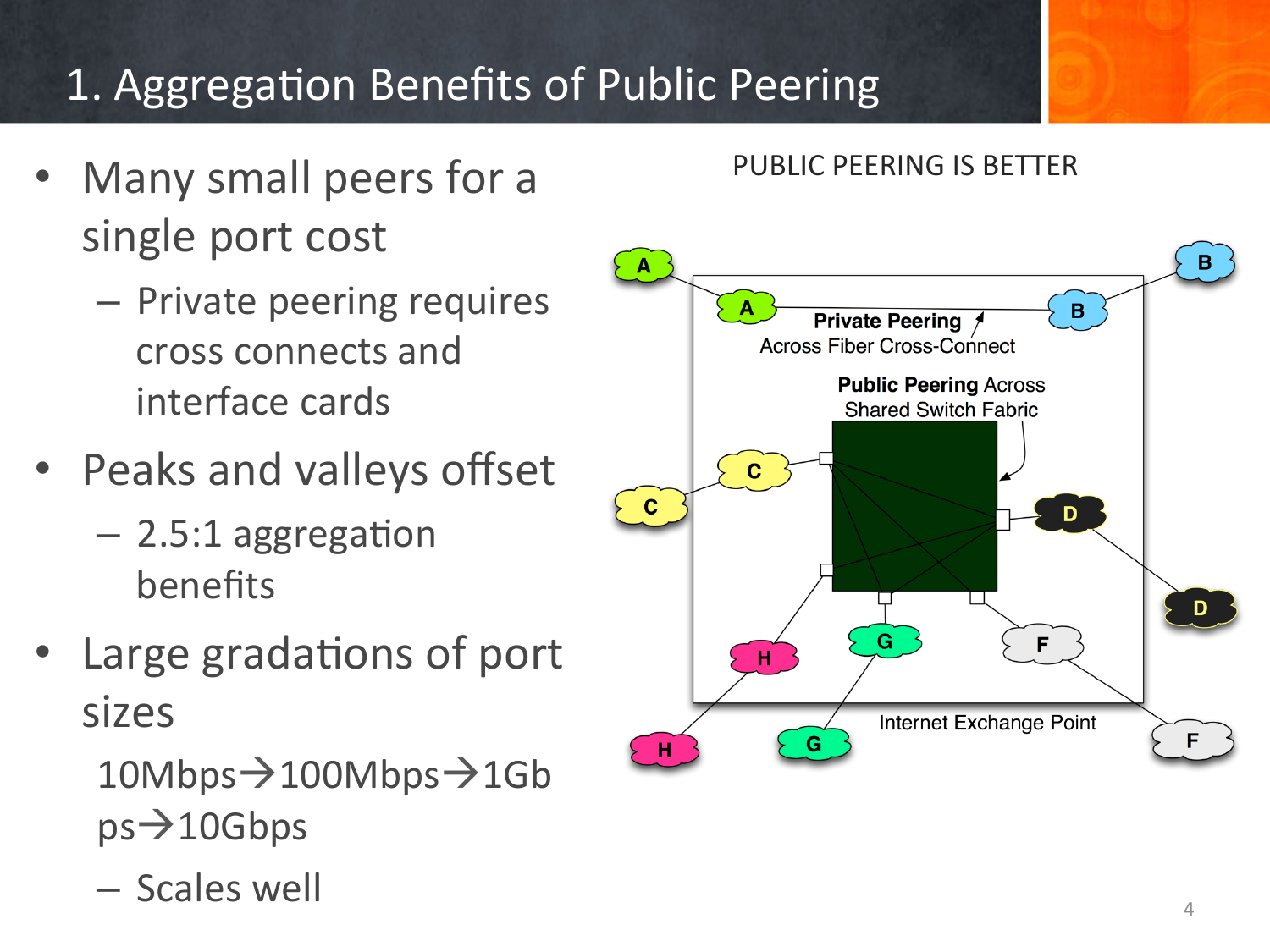## 2. Public Peering Administration is Easier

- No physical work to turn up new peer
	- Soft config on both sides
	- $-$  Private peering requires two sides to agree, order and test cross connect, who pays for XC?
- **Trial peering easier**
- No budget approval required to add peer
- **Financial predictability**
- Scales seamlessly
	- $-10G$  for many  $^{\sim}1G$  sessions  $\overline{5}$

### PUBLIC PEERING IS BETTER

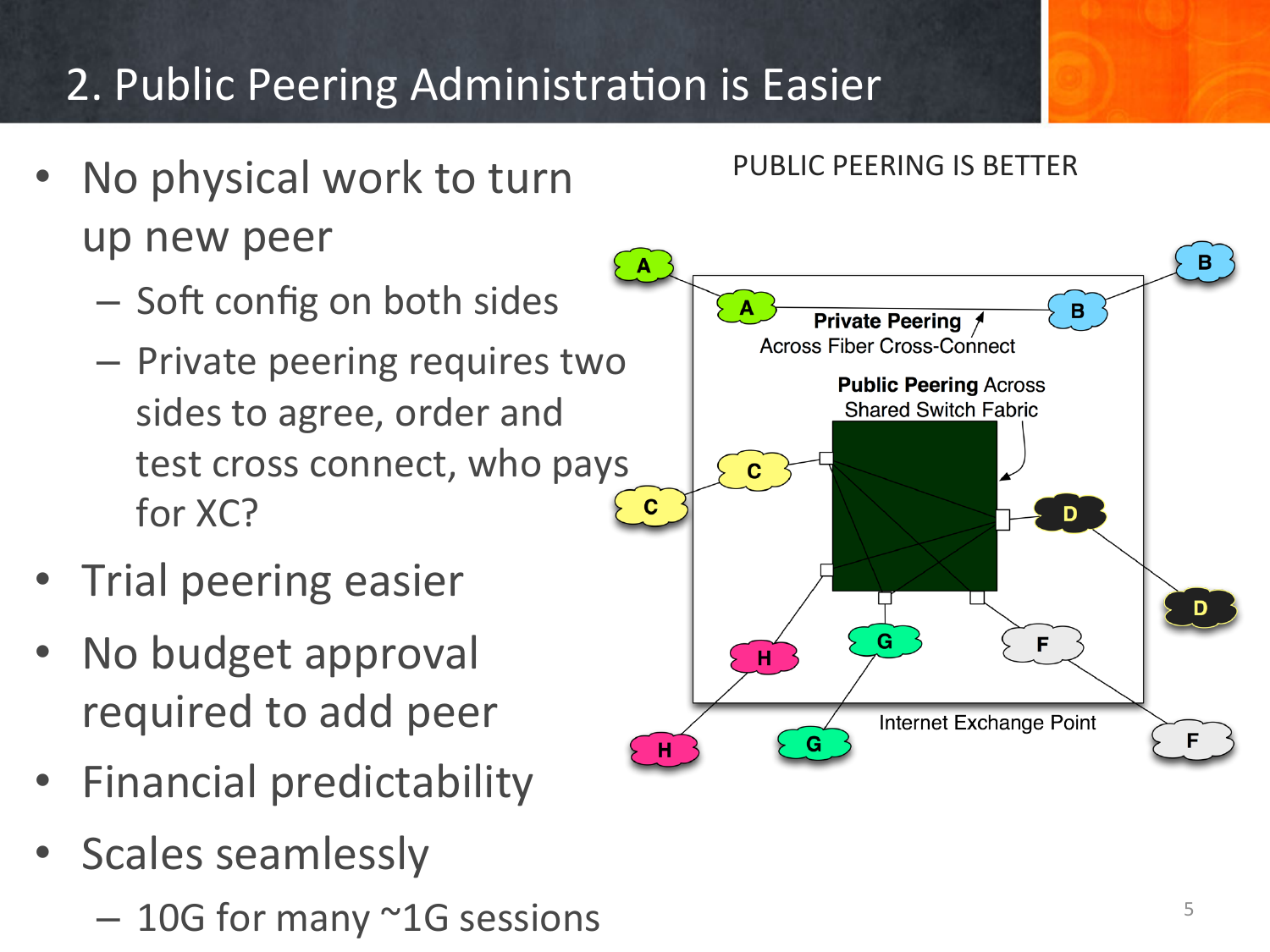## 3. Customers like Public peering

- Customers ask about peering
- Community building
- Cost-effective across multiple colos

### PUBLIC PEERING IS BETTER

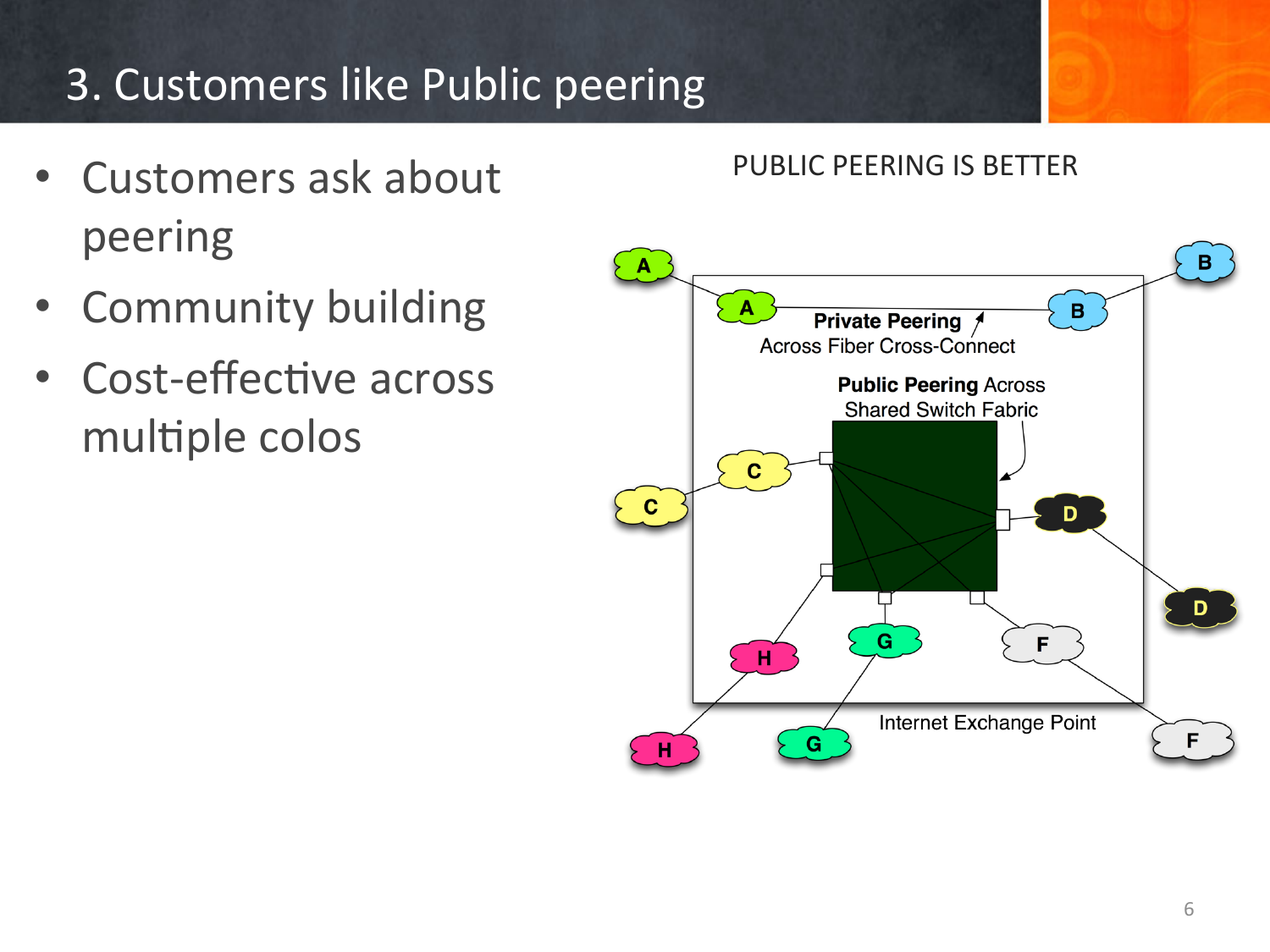

## **REASONS PRIVATE PEERING IS BETTER THAN PUBLIC PEERING**

AW WASHASHARING AWAN AMA AWA ANG AND ANG ANG A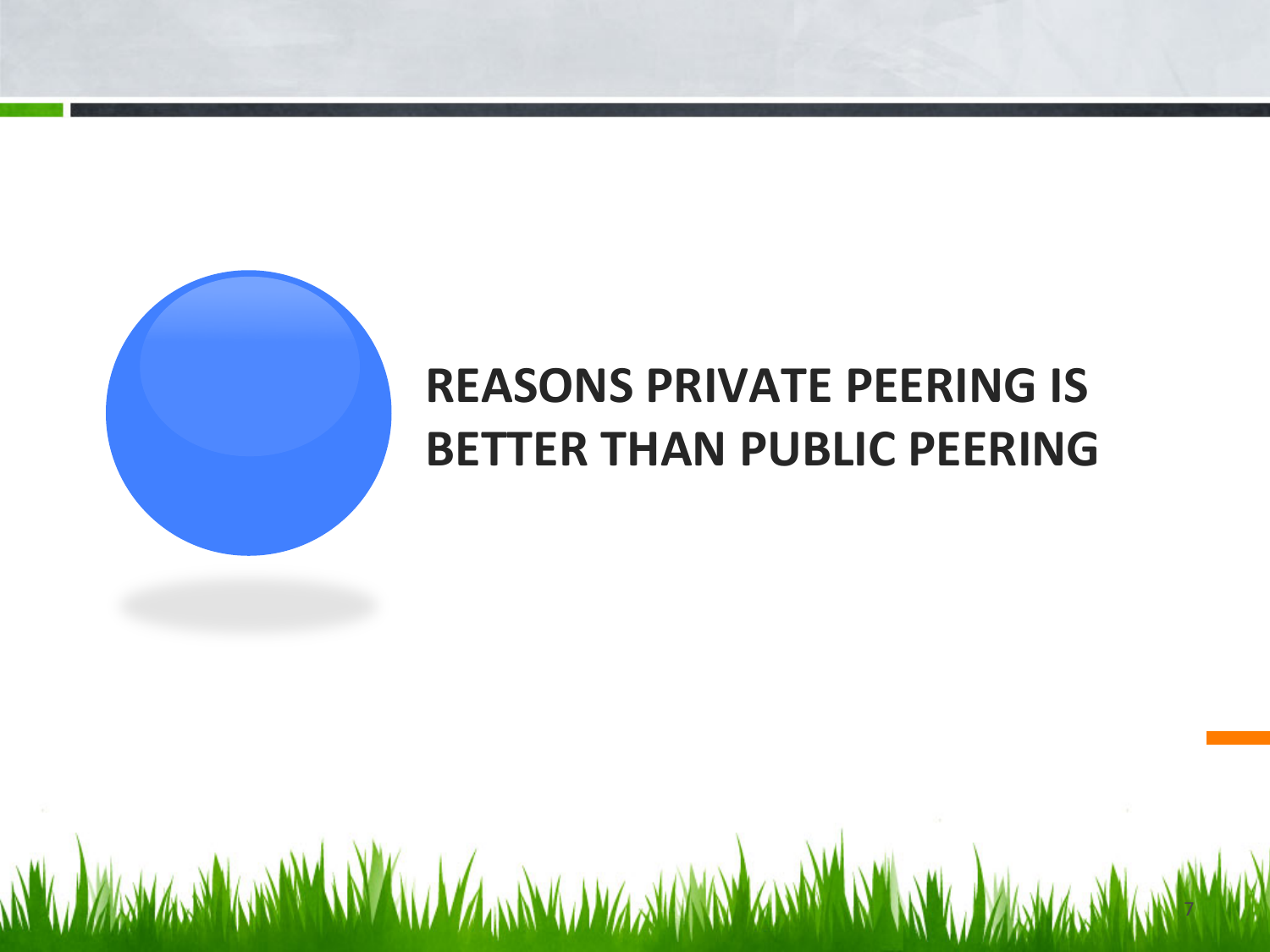### 1. Private Peering Sessions are Easier to Monitor

- SNMP Counters on interface
- No blind oversubscription problems
- Some ISPs require migration to private peering when public reaches 40% Utilization

### PRIVATE PEERING IS BETTER

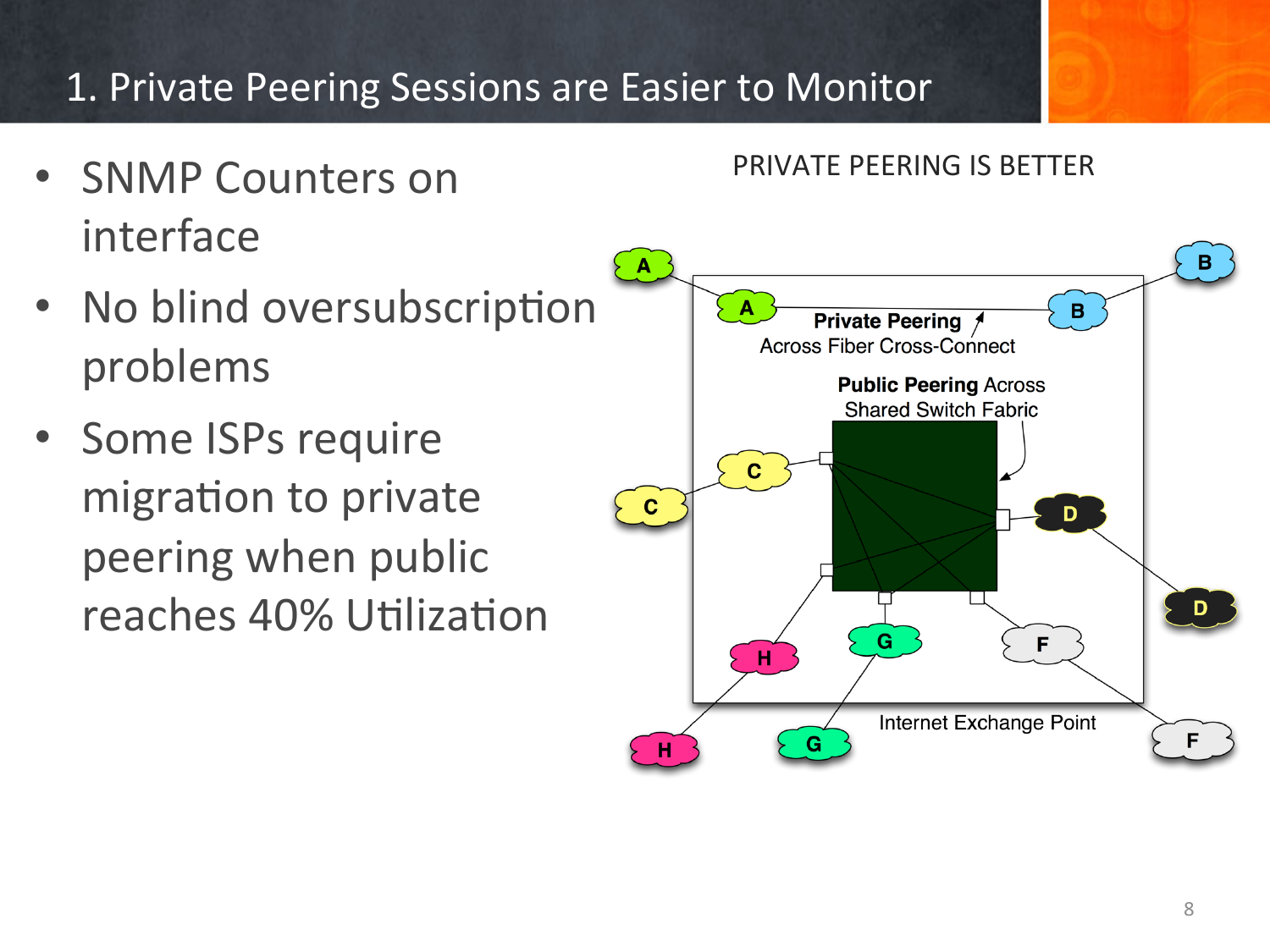## 2. Private Peering is very cost effective

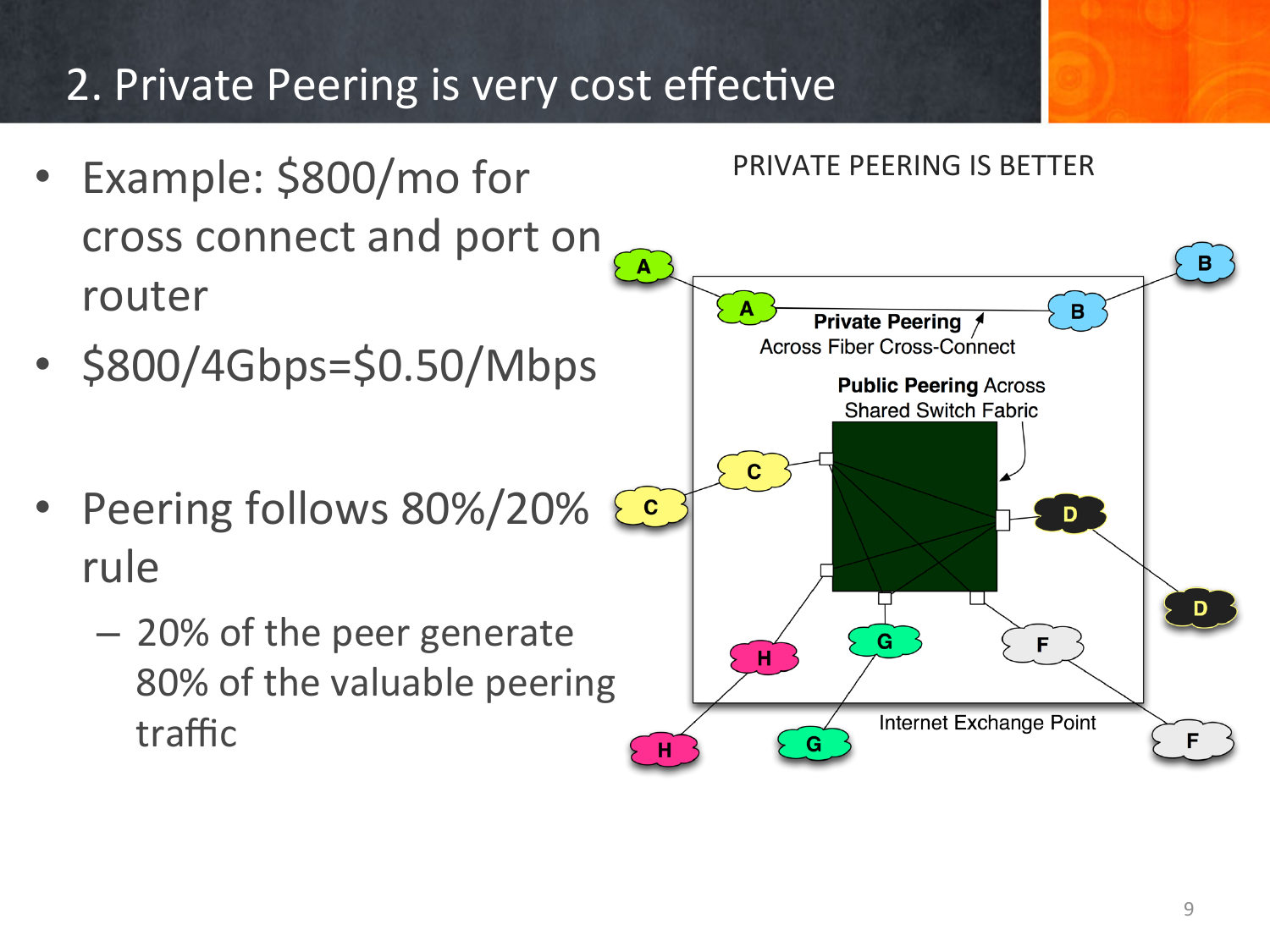## 3. Private Peering is more reliable and easier to debug

- **Fewer active electronics**
- Less variability across peering points
- Public peering can easily break
	- Connected to other fabrics
	- $-$  Unannounced activities bring down your peering



**Peering Inclifiation**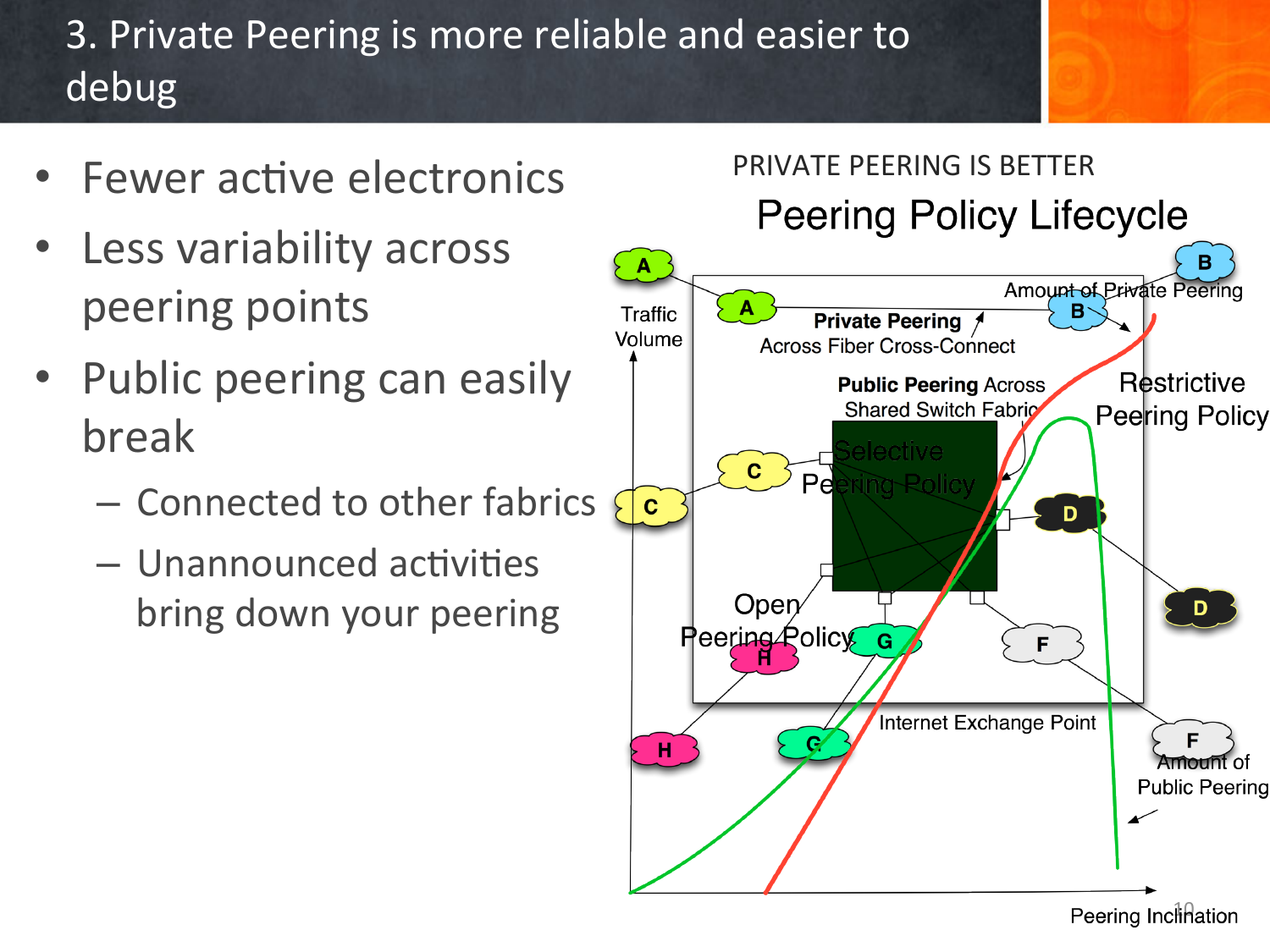### 4. Private Peering sessions are more secure

- Only connect to those with a prior contract
- No traffic stealing, pointing default
- Less likely to be compromised without knowledge

# PRIVATE PEERING IS BETTER<br>Peering Policy Lifecycle